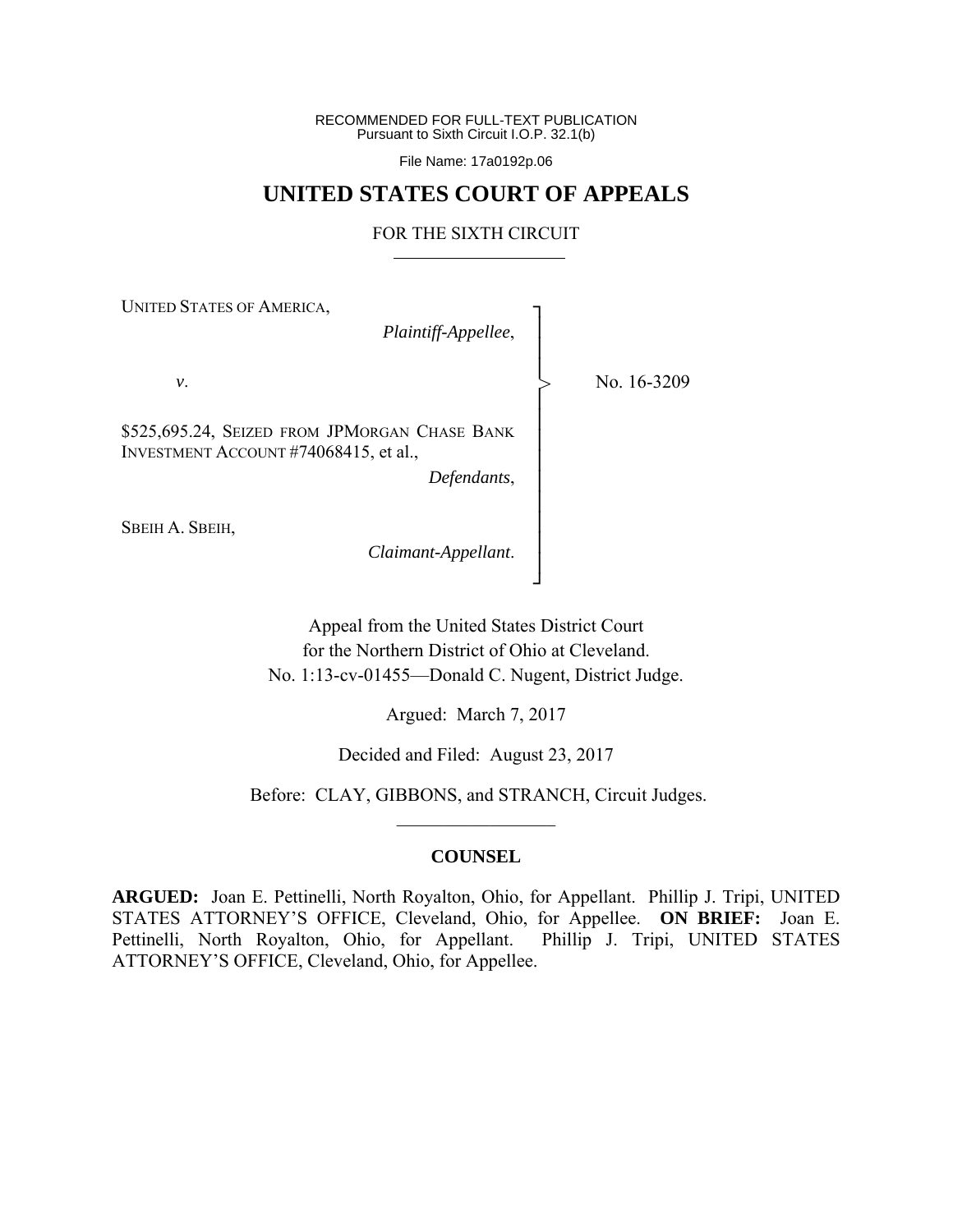# **OPINION**   $\frac{1}{2}$

 $\frac{1}{2}$ 

CLAY, Circuit Judge.The United States filed a civil forfeiture complaint against numerous bank accounts, as well as three cars and various real properties, asserting that the named properties were either used in the transportation and sale of controlled substances, were used or intended to be used to facilitate drug trafficking, or were involved in money laundering. The government thus asserted that the properties were subject to forfeiture pursuant to 21 U.S.C. § 881(a)(4), (a)(6), and (a)(7), as well as 18 U.S.C. § 981. Claimant Sbeih Sbeih filed a verified claim to seven of the bank accounts; however, the government moved to strike that claim based on the fugitive disentitlement statute, 28 U.S.C. § 2466. The district court granted the government's motion to strike Sbeih's claim and subsequently ordered the accounts forfeited. Sbeih now appeals the order of forfeiture and the decision by the district court striking his claim. For the reasons set forth below, we **VACATE** the district court's judgment and **REMAND** the action for further proceedings consistent with this opinion.

#### **BACKGROUND**

On June 3, 2013, the government filed a civil *in rem* forfeiture complaint against twenty bank accounts, two real properties, three vehicles, and \$91,500 in United States currency. This civil forfeiture action is related to the government's investigation of Sbeih and Osama Salouha, a claimant in a related case. Salouha is alleged to have illegally sold prescription drugs, including oxycodone, oxymorphone, and hydrocodone, through the two pharmacies he owns in Ohio, in violation of 21 U.S.C. § 841. Sbeih was a joint owner in one of Salouha's pharmacies, and together Sbeih and Salouha are alleged to have laundered the receipts from Salouha's illegal drug sales through their personal and business accounts, in violation of 18 U.S.C. § 1956. The government sought forfeiture pursuant to 21 U.S.C. § 881(a)(4), (a)(6), and (a)(7), as well as 18 U.S.C. § 981, as the bank accounts contained proceeds from drug trafficking activities, were used to facilitate drug trafficking, or were involved in money laundering.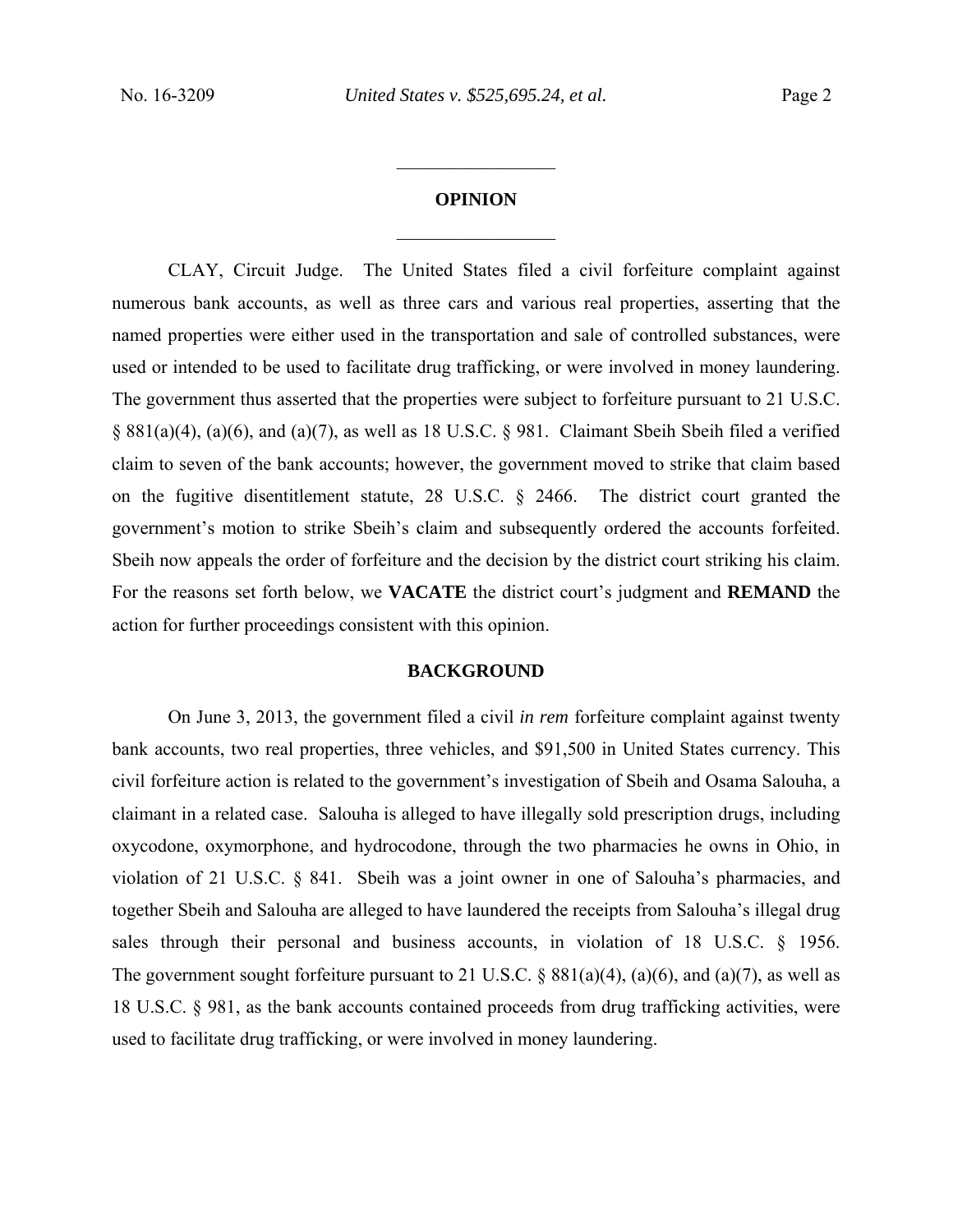On August 7, 2013, Sbeih and his wife, Nimeh Ahmad-Sbeih, filed verified claims to seven of the personal bank accounts held in one or both of their names. The case was then stayed for a year because of the related criminal investigation. Sbeih was indicted on June 3, 2014, on one count of conspiracy to commit money laundering, one count of conspiracy to defraud the Internal Revenue Service, and three counts of making and subscribing false income tax returns. When Sbeih failed to appear for his arraignment on his criminal charges, the district court issued a warrant for his arrest.

 Meanwhile, the district court lifted the stay on the civil forfeiture case and scheduled a status conference for June 24, 2014. Sbeih's counsel sought the district court's permission for Sbeih not to attend the conference in person, as he was in Israel. Sbeih alleged that he was in danger of losing his Jerusalem permanent residency permit if he left Israel. The district court granted the motion, excusing Sbeih.

 On September 18, 2014, the government filed a motion to strike Sbeih's claim pursuant to the fugitive disentitlement statute. Sbeih opposed that motion. The district court did not immediately rule on the issue and instead waited to see whether the Salouhas, Sbeih's codefendants in the criminal case, were able to reenter the country, as they were reportedly stuck in Gaza. On April 10, 2015, the government refiled its motion to strike Sbeih's claims pursuant to the fugitive disentitlement statute. After receiving a response from Sbeih, the district court granted the government's motion to strike Sbeih's claim on May 12, 2015. On January 14, 2016, the district court entered judgment against the relevant defendant properties, ordering them forfeited to the United States. This timely appeal followed.**<sup>1</sup>**

#### **DISCUSSION**

On appeal, Sbeih challenges the district court's determination that he should be prevented from pursuing his interest in the defendant properties based on his status as a fugitive. We conclude that the district court clearly erred in finding that, based on the record as preserved

<sup>&</sup>lt;u>1</u> <sup>1</sup>The notice of appeal was timely because it was filed within 60 days of the district court's order ordering forfeiture of the defendant properties, as one of the parties was the United States. *See* Fed. R. App. P. 4(a)(1)(B)(i).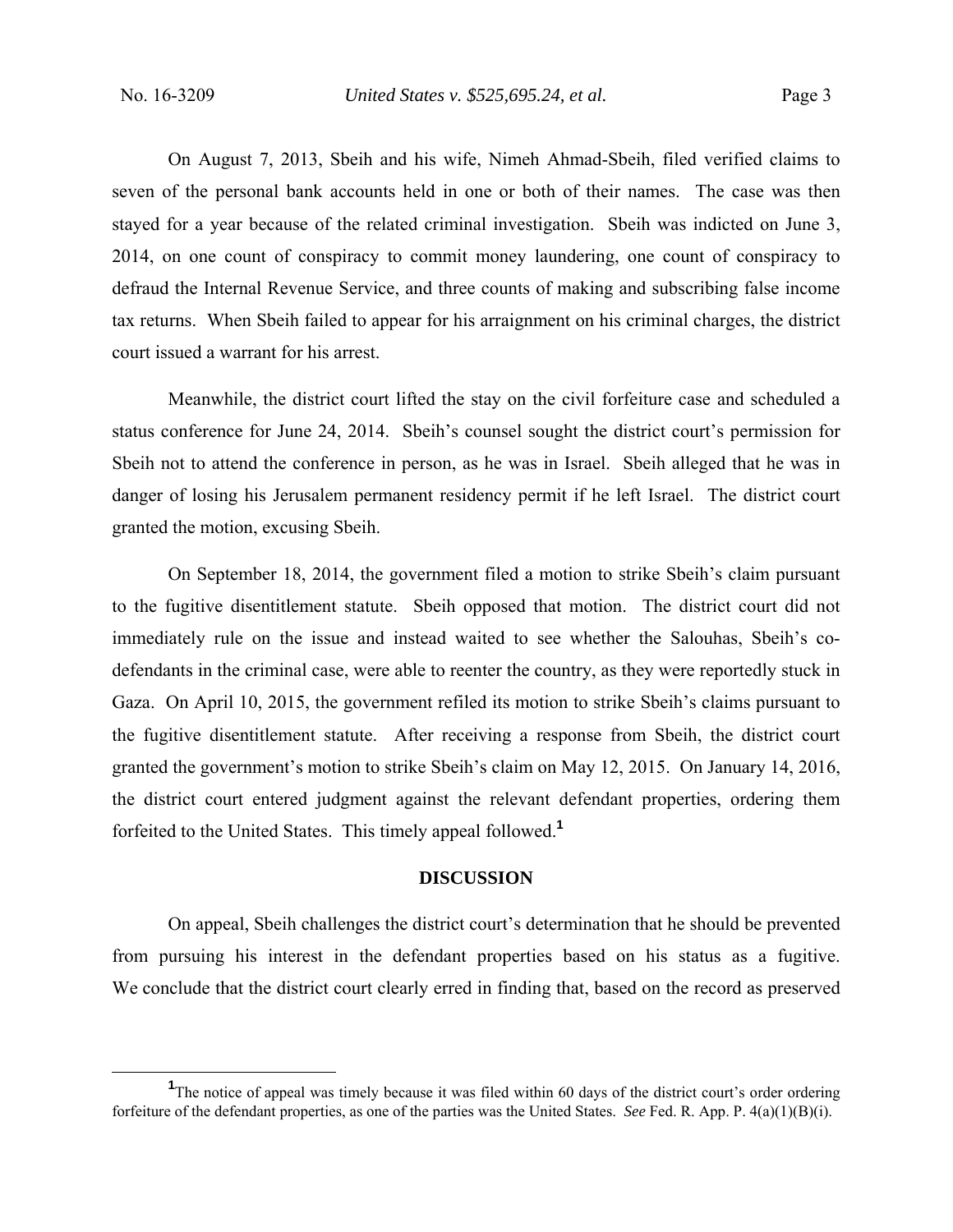for appeal, Sbeih should be disentitled because he was evading criminal prosecution by not returning to the United States.

#### **A. Jurisdiction**

The district court had jurisdiction over this action pursuant to 28 U.S.C. § 1345, which provides that "district courts shall have original jurisdiction of all civil actions, suits or proceedings commenced by the United States." The district court also had jurisdiction pursuant to 28 U.S.C. § 1355, as this is an action for forfeiture. This Court has jurisdiction to hear the appeal pursuant to 28 U.S.C. § 1291.

#### **B. Standard of Review**

This Court reviews *de novo* whether 28 U.S.C. § 2466 is applicable to Sbeih's case, and "to the extent we conclude that the statute is applicable . . . , we review the district court's decision to order disentitlement for abuse of discretion." *United States v. Salti*, 579 F.3d 656, 662–63 (6th Cir. 2009) (alteration in original) (quoting *Collazos v. United States*, 368 F.3d 190, 195 (2d Cir. 2004)). We review the district court's factual findings, including the finding as to intent, for clear error. *United States v. Batato*, 833 F.3d 413, 431 (4th Cir. 2016) (citation omitted).

#### **C. Analysis**

The fugitive disentitlement statute, codified as 28 U.S.C. § 2466, states:

(a) A judicial officer may disallow a person from using the resources of the courts of the United States in furtherance of a claim in any related civil forfeiture action or a claim in third party proceedings in any related criminal forfeiture action upon a finding that such person—

(1) after notice or knowledge of the fact that a warrant or process has been issued for his apprehension, in order to avoid criminal prosecution—

- (A) purposely leaves the jurisdiction of the United States;
- (B) declines to enter or reenter the United States to submit to its jurisdiction; or
- (C) otherwise evades the jurisdiction of the court in which a criminal case is pending against the person; and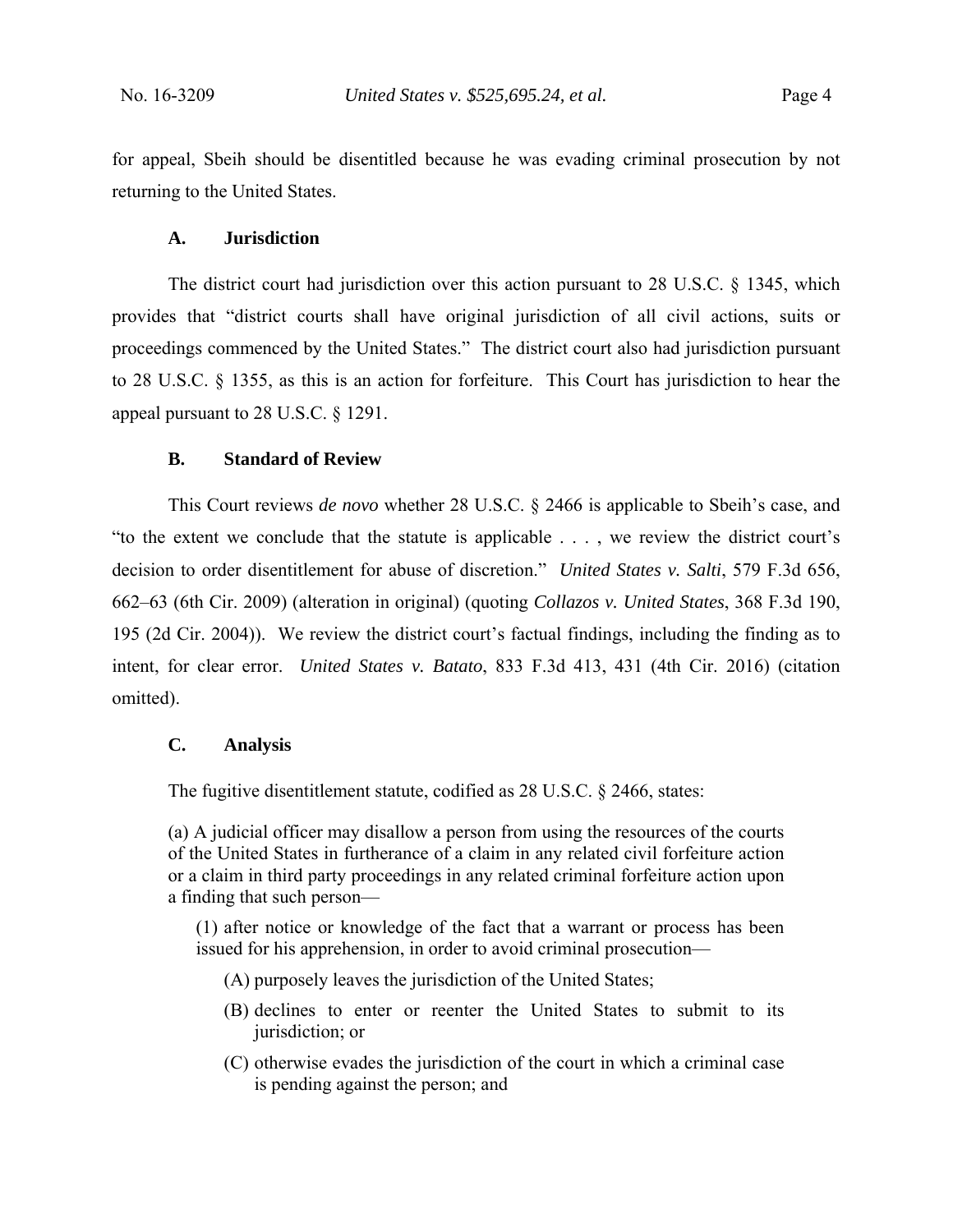(2) is not confined or held in custody in any other jurisdiction for commission of criminal conduct in that jurisdiction.

Based on the text of this statute, this Court has adopted the following five part test to determine whether disentitlement is appropriate:

(1) a warrant or similar process must have been issued in a criminal case for the claimant's apprehension; (2) the claimant must have had notice or knowledge of the warrant; (3) the criminal case must be related to the forfeiture action; (4) the claimant must not be confined or otherwise held in custody in another jurisdiction; and (5) the claimant must have deliberately avoided prosecution by (A) purposefully leaving the United States, (B) declining to enter or reenter the United States, or (C) otherwise evading the jurisdiction of a court in the United States in which a criminal case is pending against the claimant.

*Salti*, 579 F.3d at 663 (quoting *Collazos*, 368 F.3d at 198).

 In this case, Sbeih only challenged the applicability of the fifth factor—whether he deliberately avoided prosecution by declining to reenter the United States. Sbeih argued that he is remaining in Israel not because he is trying to evade criminal prosecution, but because, if he leaves, he is unlikely to be able to retain his permanent resident status in Jerusalem. In support of his contention that he would not be allowed to retain his permanent residency status in Israel if he left, Sbeih included an affidavit from his lawyer in Israel, as well as an expert report from a professor who reviewed Sbeih's records from his Israeli court proceedings.

Applying the test set forth in *Salti*, the district court found that disentitlement was appropriate and granted the government's motion to strike Sbeih's claim to seven of the bank accounts listed in the forfeiture complaint. The district court first determined that the government did not need to prove that Sbeih's sole reason for staying outside the United States was to evade criminal prosecution. While Sbeih proffered another reason for staying in Israel his fear of losing permanent resident status in Israel if he left the country—the district court determined that such fear "does not preclude a finding that [Sbeih] has made a conscious choice not to reenter the United States in order to avoid criminal prosecution." (R. 145, Mem. Op.  $&$  Order, PageID #1309.)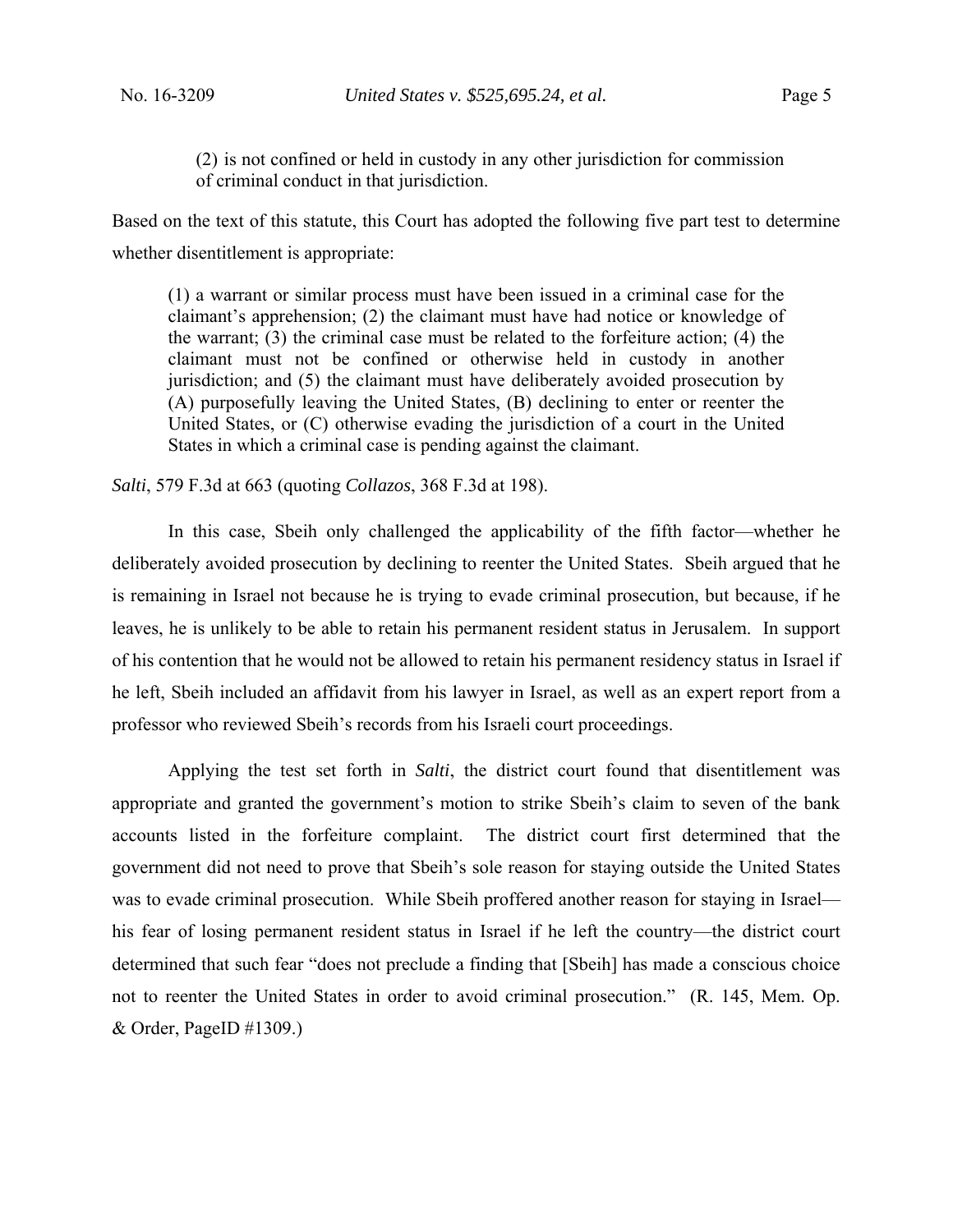The district court then offered the following as its rationale for determining that the fifth factor was satisfied:

Based on the totality of the circumstances, as related by Counsel during the numerous Status Conferences held in this case and briefed repeatedly by the Parties, the Court finds that Mr. Sbeih has made a conscious choice not to reenter the United States for the purpose of avoiding prosecution. Mr. Sbeih is not prohibited from leaving Israel; is not detained in Israel; and, has presented no evidence that he is somehow incapacitated or otherwise unable to travel. Mr. Sbeih's wife has returned to the United States and, although Mr. Sbeih argues he must stay in Jerusalem to care for his parents, Mr. Sbeih has indicated he has siblings who remain in Jerusalem. Prior to 2008, Mr. Sbeih traveled to Jerusalem only every two or three years and, in 2011, during the pendency of legal proceedings regarding his residency, Mr. Sbeih did in fact seek (through his attorney) and receive (from the Ministry of the Interior with the assistance of the United States Consulate) permission to travel to the United States for four months. However, he now chooses not to return to the United States in the face of the pending criminal case. Mr. Sbeih shall not [be] permitted to pursue a claim in this civil forfeiture action, while at the same time purposefully avoiding the criminal case pending against him.

(*Id.* at 1310 (internal citation omitted).) Sbeih now raises two relevant challenges to the district court's analysis on appeal. First, Sbeih argues that the district court incorrectly concluded that evading criminal prosecution did not have to be the sole purpose of remaining outside the United States. Second, Sbeih argues that the district court erred in concluding that the government had met its burden of showing that he stayed outside of the United States to avoid criminal prosecution.**<sup>2</sup>** Each of these arguments is addressed in turn below.

## **1. Whether evading prosecution must be the sole reason for remaining outside the United States**

Sbeih argues that the language of the fugitive disentitlement statute requires that the government prove that evading criminal prosecution is "at least the principal or dominant, if not the sole, reason for [his] decision to remain in Jerusalem." (Claimant's Br. at 25.) According to

**<sup>2</sup>** <sup>2</sup>Because we have determined that the district court clearly erred in finding that Sbeih was remaining in Israel to avoid prosecution in the United States given the record before us, we need not reach Sbeih's additional argument that the district court abused its discretion in ordering forfeiture by not conducting a separate analysis to determine whether disentitlement was appropriate in light of the court's discretionary authority. We also need not consider Sbeih's argument that application of the fugitive disentitlement statute violates his Fifth Amendment due process rights.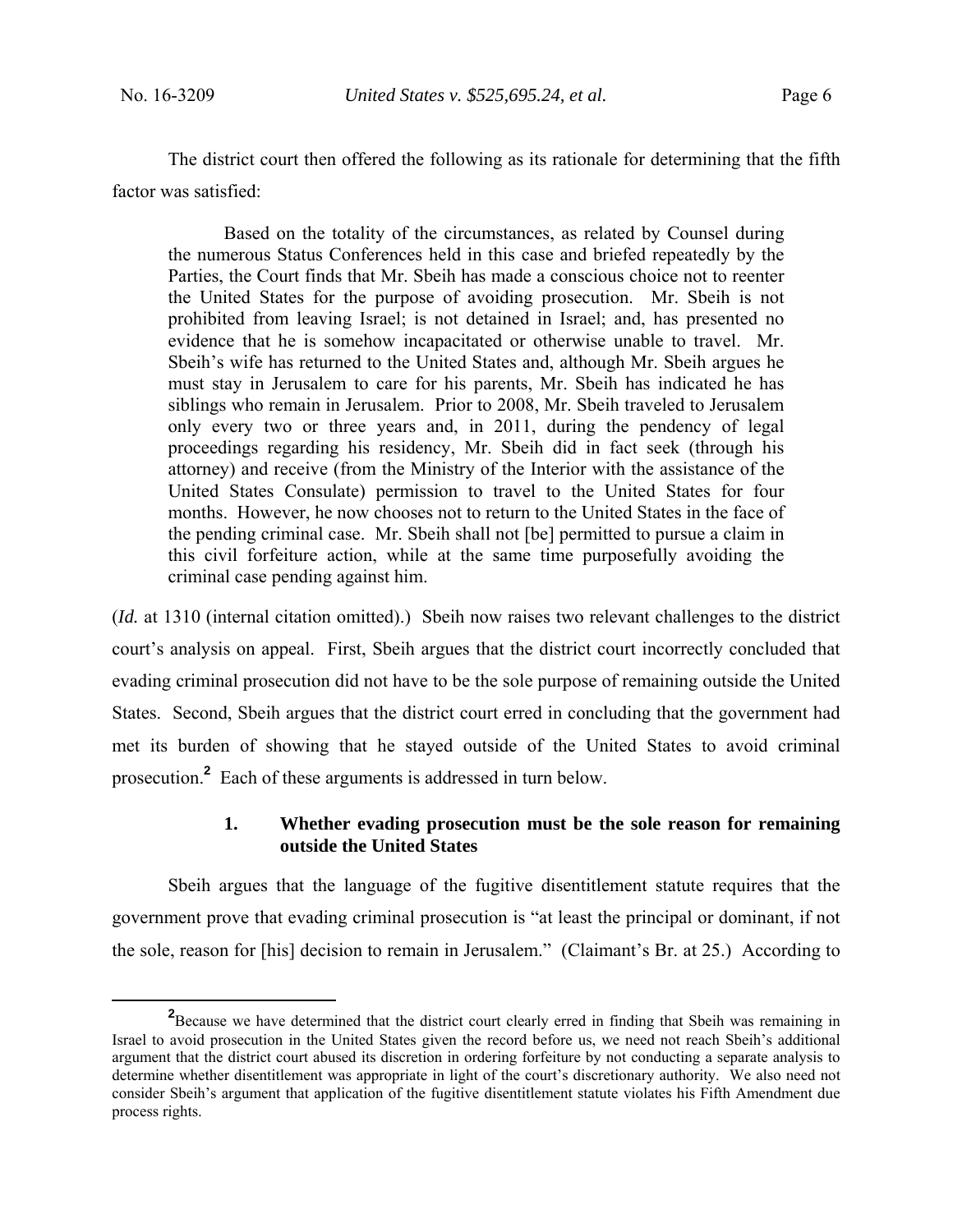Sbeih, the language in  $\S$  2466 stating that disentitlement is appropriate when a claimant refuses to reenter the United States "in order to avoid criminal prosecution" dictates that "the government must prove that avoiding prosecution was *the* reason the claimant has failed to return." (*Id.* at 27 (quoting 28 U.S.C. § 2466(a)(1)).) Sbeih further argues that "the potential existence of 'another reason' for failure to reenter is enough to reverse the application of the statute." (*Id.*) He also points to our decision in *Salti*, in which, according to his interpretation, we determined that "the existence of a legitimate reason for failure to return, such as the claimant's ill health, may preclude a finding . . . that the failure to reenter is 'in order to avoid prosecution.'" (*Id.* at 26 (citing *Salti*, 579 F.3d at 665).)

As an initial matter, we do not read *Salti* as requiring the government to prove that Sbeih had only one motive—avoiding prosecution—for staying in Israel. *Salti* involved a case where the claimant produced evidence that he was unable to travel from Jordan to the United States because of his poor health and recent open heart surgery. 579 F.3d at 665. The district court, however, only considered the claimant's health when deciding whether, in its discretion, disentitlement was appropriate. *Id.* Notably, the district court considered the claimant's poor health irrelevant to the question of whether he was "deliberately avoid[ing] prosecution by ... declining to enter or reenter the United States." *Id.* (alterations in original) (quoting *Collazos*, 368 F.3d at 198). The *Salti* Court determined that the district court committed error by failing to consider the claimant's health because if the claimant was "indeed too sick to travel, such that his illness is what prevent [ed] him from returning to the United States, the Government has not shown as a matter of law that [the claimant's] being in Jordan, and not in the United States, is 'in order to avoid criminal prosecution.'" *Id.* at 665–66 (quoting 28 U.S.C. § 2466(a)(1)). In reaching that conclusion, the *Salti* Court relied on *Collazos*, in which the Second Circuit found that "disentitlement was appropriate when the individual in question 'made a *conscious choice* not to enter or reenter the United States to face the criminal charges pending against her,' and when 'nothing in the record indicate [d] that [the claimant] was ever confined, incarcerated, or otherwise *unable to travel* to the United States." *Id.* at 666 (emphasis in original) (quoting *Collazos*, 368 F.3d at 201).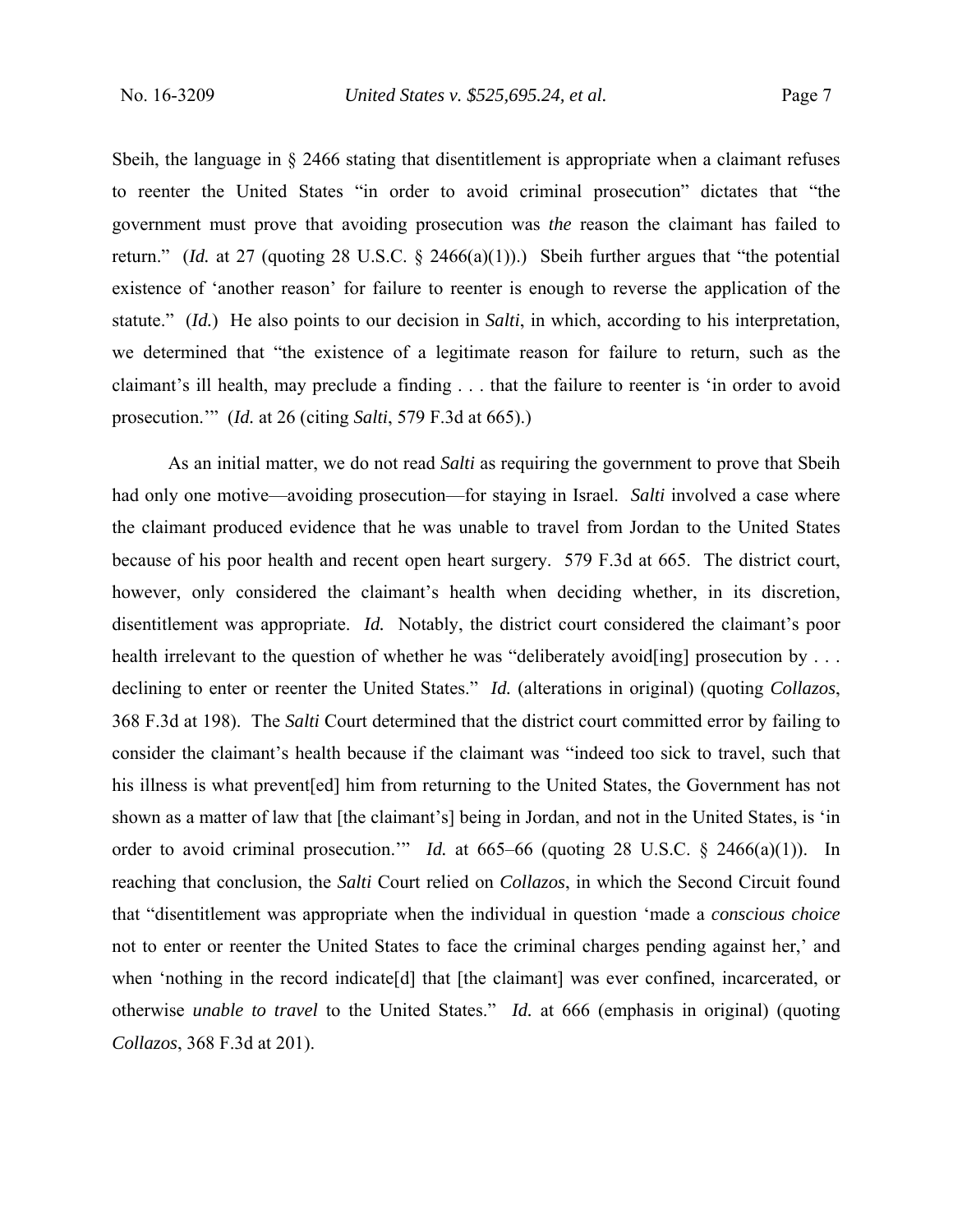The *Salti* Court did not consider whether any legitimate reason for staying outside the United States would defeat the fugitive disentitlement statute's requirement that failure to reenter the United States must be "in order to avoid criminal prosecution." 28 U.S.C.  $\S$  2466(a)(1). Instead, *Salti* addressed the situation where the government had not proven that the claimant was able to return to the United States in the first place but made the conscious choice not to return so that he could evade prosecution. The Court never stated that disentitlement was wrongly applied to the claimant because of his illness or that evidence of his illness was enough for the claimant to establish that he was not evading criminal prosecution by staying in Jordan. The *Salti* Court instead remanded the case for further factual development. Thus, *Salti* did not decide the question of whether the government must prove that Sbeih's principal or sole purpose in staying in Jerusalem was to evade prosecution.

 Sbeih further contends that the D.C. Circuit, in *United States v. \$6,976,934.65, Plus Interest Deposited into Royal Bank of Scotland International, Account Number 2029-56141070, Held in the Name of Soulbury Ltd.*, 554 F.3d 123 (D.C. Cir. 2009), adopted a test whereby the government must prove that evading prosecution is the sole reason for the claimant's refusal to return to the United States. The D.C. Circuit's opinion also does not address the question presented here. Contrary to Sbeih's argument, the court in that case faced a situation where the government failed to prove that the claimant's purpose in remaining outside the United States was to avoid prosecution. The government pointed to a television appearance of the claimant in which he acknowledged that "he would likely be arrested if he returned to the United States." *Id.* at 132. The court determined, however, that "the video also suggest[ed] that [the claimant] did not wish to reenter the United States regardless of any pending criminal charges." *Id.* Specifically, the court noted that "[t]he district court made no finding as to what, if anything, this comment reveals about [the claimant's] reasons for remaining outside the United States." *Id*. Given that the court was deciding the motion using a summary judgment standard, the court determined that the claimant's statement was "sufficient to raise a genuine issue of fact whether he declined to reenter the country in order to avoid criminal prosecution." *Id.*

As explained by the Fourth Circuit, the D.C. Circuit decided that the claimant's statement made on television "was insufficient to show *conclusively* that avoiding prosecution was even *a*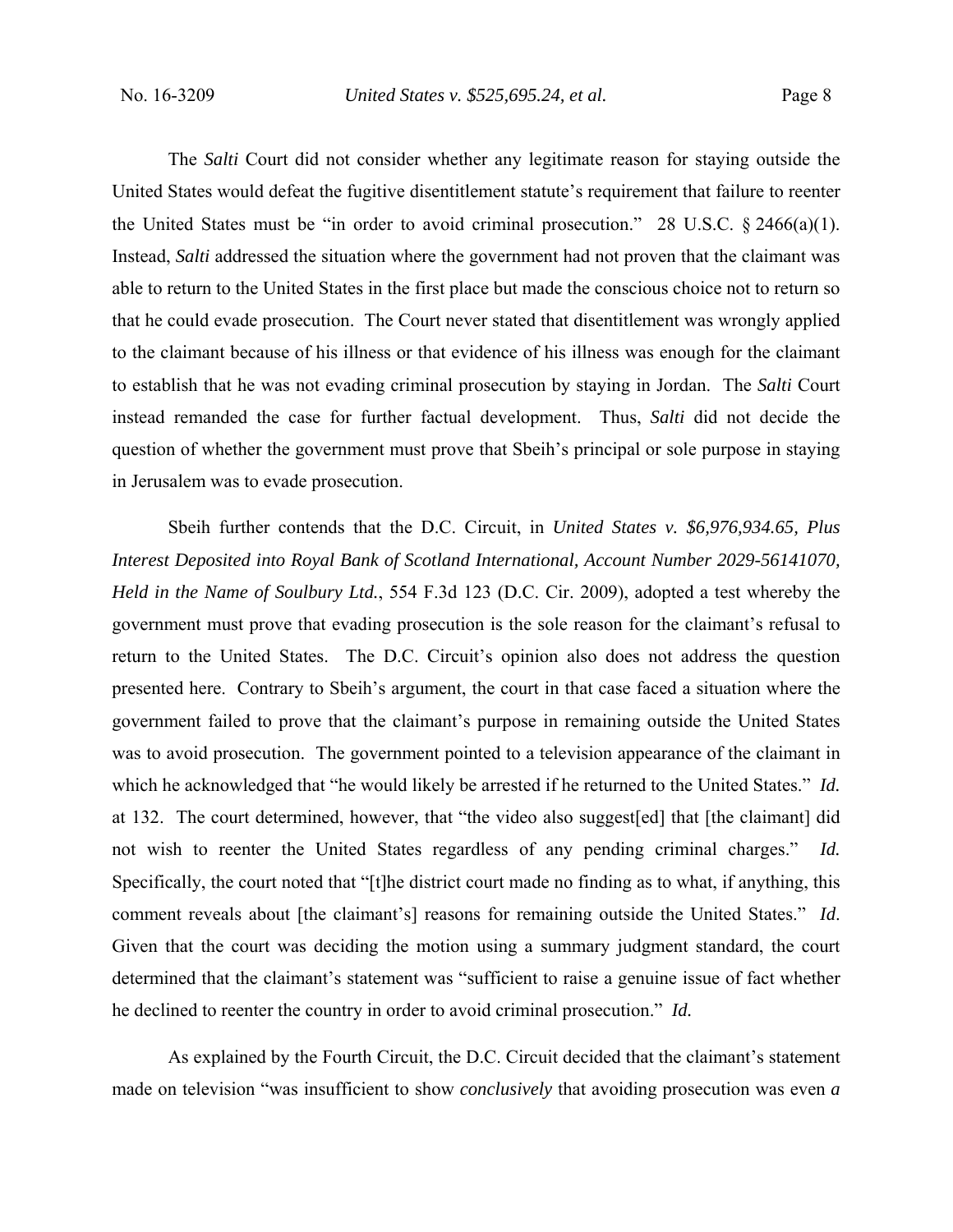reason that the claimant remained outside the United States, and neither the district court nor the government had actually attempted to show intent, believing the requirement was met by showing mere 'notice or knowledge.'" *Batato*, 833 F.3d at 431 (citing *\$6,976,934.65*, 554 F.3d at 132). The D.C. Circuit did not determine that the government must also establish that the claimant had the sole intent of avoiding prosecution. Thus, while the D.C. Circuit's opinion is instructive for determining the standard of proof the government must provide of the claimant's intent, it does not address whether a claimant can have multiple motives in remaining outside the United States, one of which is to evade prosecution, and still be subject to disentitlement.

We further note that three other circuit courts have determined that the government does not need to prove that the claimant had the principal or sole motive of avoiding prosecution for the disentitlement statute to apply. In *United States v. \$671,160.00 in U.S. Currency*, 730 F.3d 1051 (9th Cir. 2013), the Ninth Circuit addressed a case where a claimant, who was not a citizen of the United States, argued that he "remain[ed] in Canada not to 'evade the [state] court's jurisdiction' but insist[ed] that he 'merely returned to his home.'" *Id.* at 1056 (second alteration in original). The court, however, noted:

The existence of other factors that might have also motivated [the claimant] to remain abroad, such as his Canadian citizenship and residency, does not undermine or foreclose the district court's finding that [the claimant] made a conscious choice to not "enter or reenter the United States" in order to avoid criminal prosecution. 28 U.S.C.  $\S$  2466(a)(1)(B). [The claimant's] desire to evade criminal prosecution need not be the sole motivating factor causing him to remain abroad, to the exclusion of all others. All that is required is a finding that "after notice or knowledge of the fact that a warrant or process has been issued for his apprehension, in order to avoid criminal prosecution," [the claimant] "declines to enter or reenter the United States to submit to its jurisdiction." *Id.* There is sufficient evidence here to support that determination.

#### *\$671,160.00 in U.S. Currency*, 730 F.3d at 1056 n.2.

 The Second Circuit similarly held "that the government was required to prove that the [claimants] remained outside of the United States with the specific intent to avoid criminal prosecution." *United States v. Technodyne LLC*, 753 F.3d 368, 383 (2d Cir. 2014) (citation omitted). The court, however, rejected the claimants' "attempts to equate specific intent with sole, principal, or dominant intent." *Id.* The court went on to state that "[i]t is commonplace that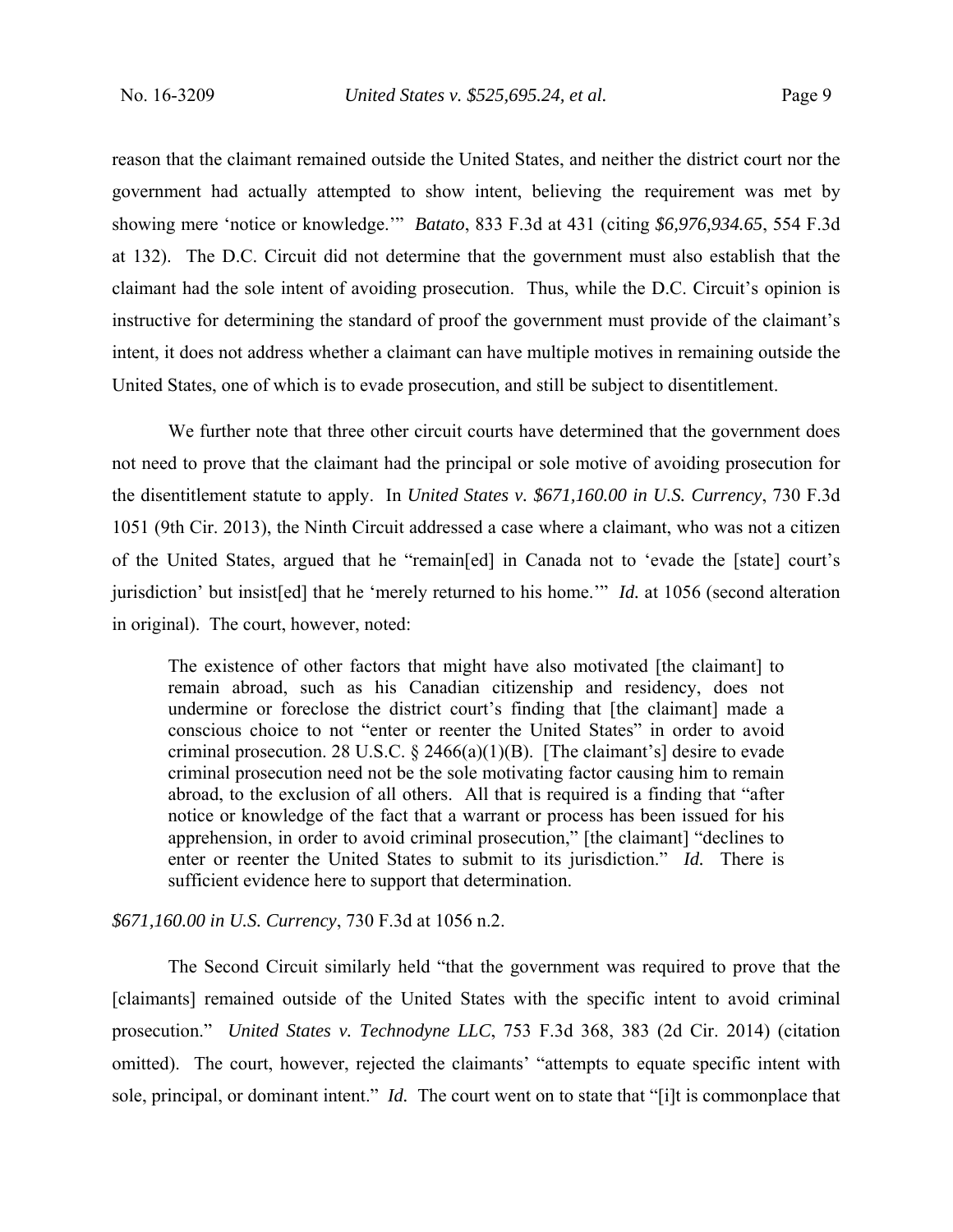the law recognizes that there may be multiple motives for human behavior; thus, a specific intent need not be the actor's sole, or even primary, purpose." *Id.* at 385. The court further noted that other crimes, such as bribery, tax evasion, and conspiracy, generally require a specific intent, but that "a defendant accused of such a crime may properly be convicted if his intent to commit the crime was any of his objectives." *Id.* (citations omitted). The court also opined that, had Congress intended to require that the claimant's sole purpose in remaining outside the United States was to avoid prosecution, it would have stated so expressly. *Id.* However, the fugitive disentitlement statute does not contain such limiting language. *Id.* Finally, the court stated:

As Congress sought to bar the "unseemly spectacle" of allowing an accused to absent himself deliberately in order to avoid prosecution in the United States while using United States courts to retrieve the proceeds of his crime, it would defy logic to infer that Congress *sub silentio* intended to allow the fugitive to create such an abomination by the simple expedient of claiming some additional reason for not returning.

*Id.* at 385–86 (internal citation omitted).

 Most recently, the Fourth Circuit held in *United States v. Batato* that § 2466 has a specific intent requirement, but that it does not mandate that avoiding prosecution be the sole reason for a claimant's refusal to return to the United States. 833 F.3d at 429–31. The court noted that the text of the statute does not include any limiting language that would indicate that "Congress wanted to make § 2466 apply only where avoiding prosecution was the 'sole' or 'principal' reason for a person's absence from the United States." *Id.* at 430. The court also opined that "Congress clearly anticipated § 2466 would apply to individuals with no reason to come to the United States other than to defend against criminal charges." *Id.* With regard to those people, the court further stated:

Because the statute must apply to people with no reason to come to the United States other than to face charges, a "sole" or "principal" purpose test cannot stand. The principal reason such a person remains outside the United States will typically be that they live elsewhere. A criminal indictment gives such a person a reason to make the journey, and the statute is aimed at those who resist nevertheless.

*Id.*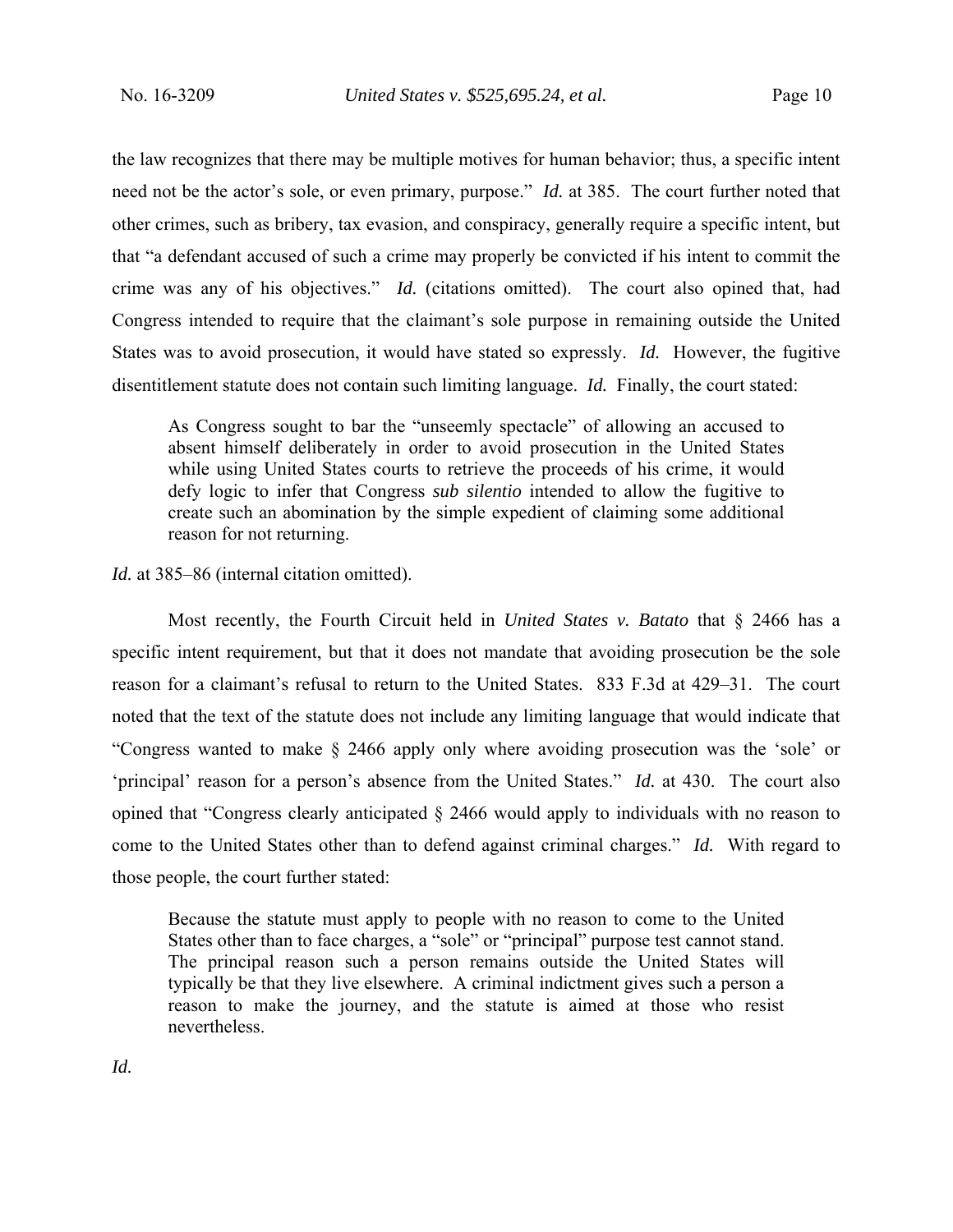We join the Second, Fourth, and Ninth Circuits in holding that, while  $\S$  2466 requires the government to prove that the claimants had a specific intent of avoiding criminal prosecution in deciding to remain outside the United States, the statute does not require that that intent be the sole or principal intent. As the other three circuits have noted, the text of the statute does not imply such a requirement. Furthermore, Congress was certainly able to impose a more stringent intent requirement and knew how to do so, but chose not to in this instance. Congress also intended for foreign nationals to be subject to § 2466, as it included both failing to enter and to reenter as ways of avoiding criminal prosecution. 28 U.S.C.  $\S$  2466(a)(1)(B). Therefore, Congress contemplated that non-citizens who had not been to the United States but who nevertheless failed to come to the country after a criminal indictment would be subject to disentitlement. These individuals likely have many reasons for not coming to the United States, only one of which may be to avoid criminal prosecution. However, Congress still explicitly included them in the reach of § 2466.

Moreover, courts in the United States have repeatedly recognized that individuals can have multiple goals when committing various crimes; as long as one of those objectives was actually to commit the crime, the *mens rea* element is satisfied. *See Technodyne LLC*, 753 F.3d at 385 (collecting cases). We agree that the same principle applies here—as long as one of the goals in not coming to the United States is to evade prosecution, the specific intent requirement of  $\S$  2466 is satisfied. We therefore hold that  $\S$  2466 does not provide that disentitlement is proper only when a claimant has the sole or principal purpose of evading prosecution in not returning to the United States. Instead, disentitlement under § 2466 is appropriate whenever a claimant fails to enter or reenter the United States with the intention of avoiding prosecution, regardless of any additional purposes the claimant may have for remaining outside the United States.

## **2. Whether the district court erred in concluding that the government met its burden of showing that Sbeih stayed outside of the United States to avoid criminal prosecution**

Sbeih next argues that the district court erred in granting the government's motion to strike his claim because the government did not meet its burden of showing that Sbeih had the intent of avoiding prosecution at all. Sbeih contends that the government relied only on the fact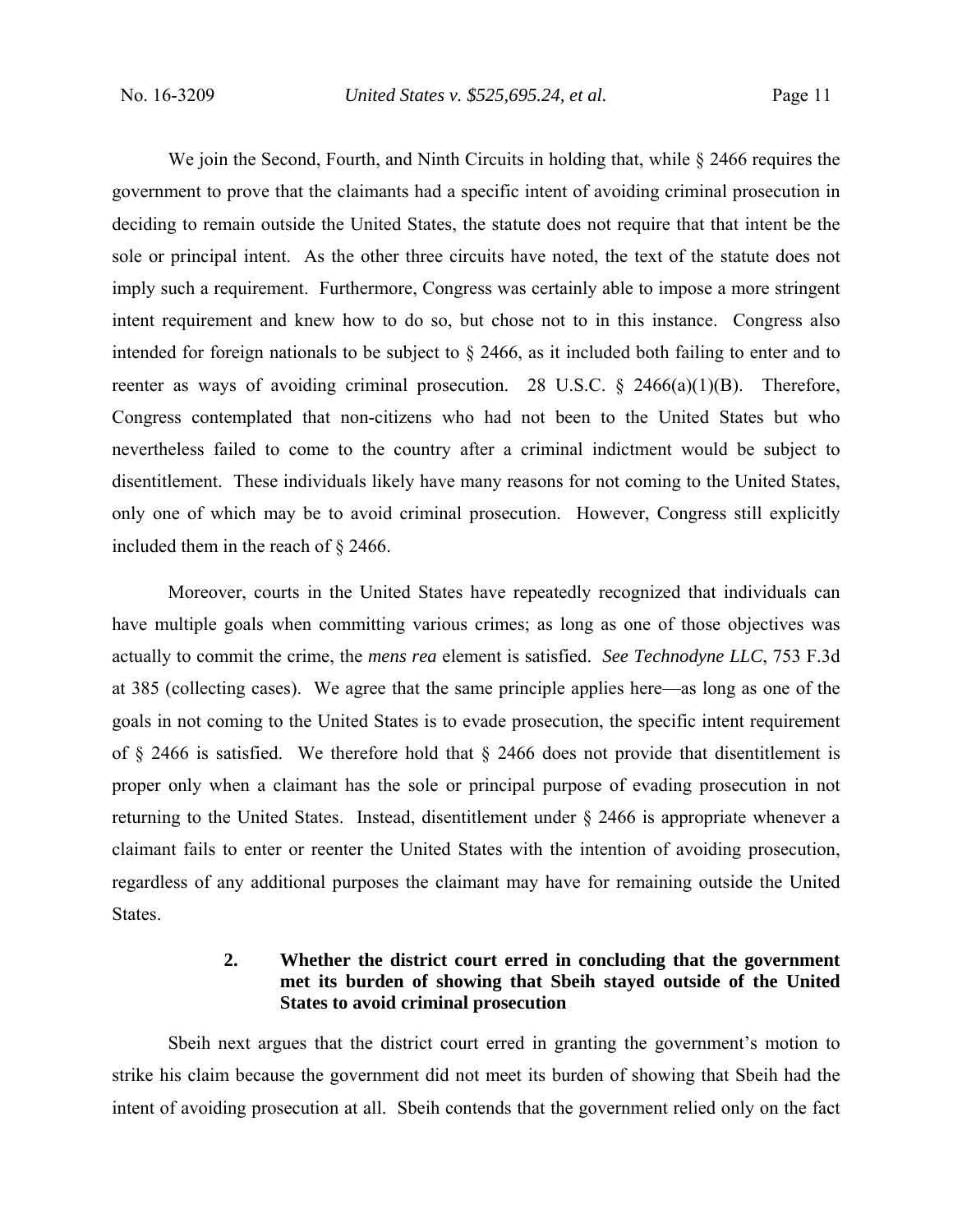that he had notice of the criminal prosecution but failed to return to the United States. Sbeih therefore argues that the district court improperly shifted the burden onto him to prove that he was not trying to avoid prosecution, when the available evidence showed that he "intended to remain in Jerusalem unless and until he was able to travel without jeopardizing his Israeli permanent residency, *regardless* of the indictment." (Claimant's Br. at 32.)

The government, on appeal, argues only that Sbeih's plea negotiations support the contention that Sbeih was remaining in Israel to avoid prosecution. The government points to one section in its original motion to strike Sbeih's claim, which stated:

[T]he criminal AUSAs assigned to the case were in regular contact with counsel for Sbeih, culminating in a meeting on April 29, 2014, at which the potential of a resolution of the case by plea agreement was discussed. It was clearly communicated to claimant's counsel that any resolution of the case would need to include a criminal conviction and that an indictment was forthcoming.

(Gov't Br. at 22 (alterations in original) (quoting R. 85, Gov't's Mot. to Strike Claims, PageID #644).) The government further stated, "[b]ased upon discussions with his former retained criminal defense counsel, it is inconsistent for Sbeih to suggest in his Appellate Brief that his exposure to potential criminal sanctions was not a concern to him in choosing to remain in Israel." (*Id.*) The government then opines that, from the plea negotiations and "from representations made by the parties during the status conferences the district court conducted, . . . the district court had a basis to infer that Sbeih's motive for not returning to the United States was, in part, due to the related criminal case." (*Id.*)

 Importantly, the conversations on which the government relies are not available for us to review, as almost all status conferences held by the district court were conducted off the record. Thus, to the extent that the government and the district court reached an understanding about Sbeih's motives during these conferences, such determinations cannot be credited on appellate review. Moreover, we are left unable to determine whether and to what extent Sbeih refuted the government's allegations about the reasons behind his failure to return to the United States.

 We find that the record in this case is insufficient to allow us to conclude that the government met its burden of proving that Sbeih was not returning to the United States in order to avoid prosecution. *See Salti*, 579 F.3d at 665–66 (holding that "the Government has not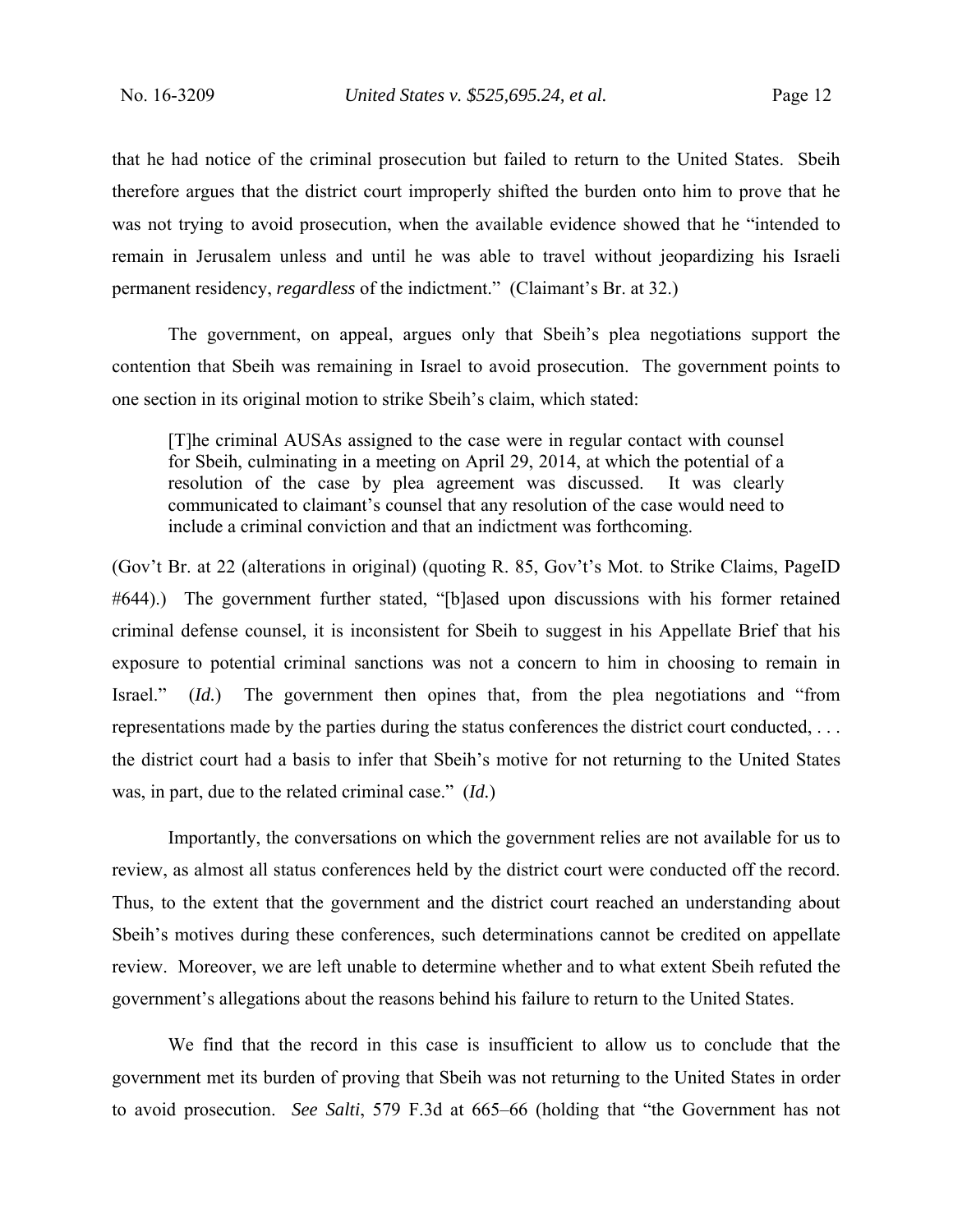shown as a matter of law that [the claimant's] being in Jordan, and not in the United States, is 'in order to avoid criminal prosecution.'" (citation omitted)); *see also Technodyne LLC*, 753 F.3d at 381 (holding that "where the government moves for disentitlement of a claimant, it bears the burden of establishing the factual prerequisites laid out in that statute"). We agree that the government cannot satisfy its burden by relying solely on the fact that Sbeih had notice of the warrant but failed to return to the United States. Such a low burden reads out the specific intent requirement, incorporated in both the statute and the five factor test, that the claimant "*deliberately* avoided prosecution." *Salti*, 579 F.3d at 663 (emphasis added). While the district court may consider notice and the failure to return as part of the "totality of the circumstances" that would indicate a specific intent to evade prosecution, notice and a failure to return cannot carry the entirety of the government's burden. *See \$6,976,934.65*, 554 F.3d at 132 (holding that "mere notice or knowledge of an outstanding warrant, coupled with a refusal to enter the United States, does not satisfy the statute").

 After a thorough review of the record in this case, we can find nothing, beyond the mere fact that Sbeih had notice of the criminal proceeding but failed to return, that would support the district court's finding that Sbeih was deliberately remaining in Israel to avoid prosecution. Unlike in the Ninth Circuit's case, there is no significant pattern of travel between Israel and the United States that abruptly stopped after the criminal indictment. *See \$671,160.00 in U.S. Currency*, 730 F.3d 1057 (noting that the claimant's "self-enforced absence from the United States stands in marked contrast to his extensive travel to California prior to the issuance of the pending criminal charge"). While the government contends that Sbeih is able to return to the United States because he had done so previously, the government has not put forth any evidence to contradict Sbeih's statement that he moved to Israel in 2008 and has only returned once in 2011 with the explicit permission of the Israeli Ministry of the Interior. Moreover, the record does not contain numerous inconsistent statements that would indicate that Sbeih was being misleading, thus entitling the district court to discount his statements. *See Technodyne LLC*, 753 F.3d at 386–87.While the government has asserted that plea negotiations were discussed, the government has not pointed to any specific statements made in those negotiations from which the district court could infer that Sbeih was trying to remain in Israel in order to have leverage in those plea negotiations. *See id.* at 386. We also note that, absent waiver, plea discussions are